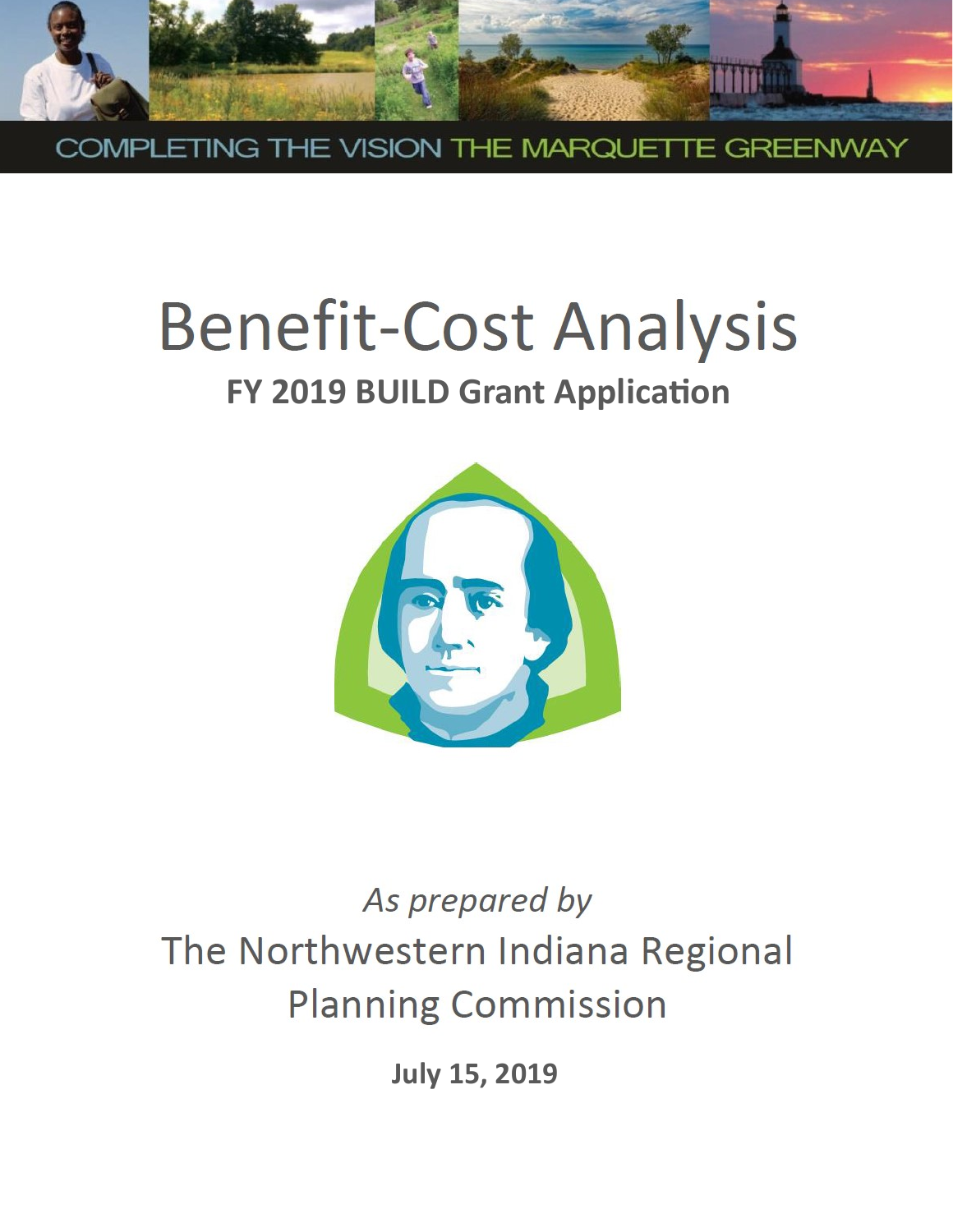#### **Executive Summary**

The Benefit-Cost Analysis for the proposed 29.1-mile BUILD-funded Marquette Greenway projects adheres to the National Cooperative Highway Research Program Report 552: Guidelines for Analysis of Investments in Bicycle Facilities (NCHRP 552) and the U.S. Department of Transportation's (USDOT's) Benefit-Cost Analysis Guidance for Discretionary Grant Programs (December 2018). In summary, the economic value was estimated for the proposed Marquette Greenway projects in terms of improvements to recreation, mobility, health, decreased auto use, and safety benefits. The assumptions are that the projects will be developed in 2024, constructed in 2025 and 2026, and open by 2027 with a 20-year lives ending in 2046. Also, the projects are expected to affect an area of within 1.5 miles from the projects.

In summary, the proposed \$32.1 million Marquette Greenway projects will conservatively provide up to \$187.8 million in economic benefits (Exhibit 1). This results in a benefit-cost ratio of 9.80:1 when a 7 percent discount rate is applied to the costs for their estimated year of expenditures. The projects are also expected to accumulate hard to estimate benefits in tourism and increased property values.

| Procount nate (incurant occitation) necreation, fically, and De |                                                    |
|-----------------------------------------------------------------|----------------------------------------------------|
| <b>Category</b>                                                 | <b>Marquette Greenway</b><br><b>BUILD Projects</b> |
| <b>Recreation Benefit</b>                                       | \$154,817,941                                      |
| <b>Mobility Benefit</b>                                         | \$658,250                                          |
| <b>Health Benefit</b>                                           | \$5,449,580                                        |
| <b>Decreased Auto Use Benefit</b>                               | \$88,590                                           |
| <b>Safety Benefit</b>                                           | \$26,871,153                                       |
| <b>Total Benefit</b>                                            | \$187,885,514                                      |
| Design/Engineering Cost                                         | ( \$3,238,556)                                     |
| Right-of-Way Cost                                               | (\$478,770)                                        |
| <b>Construction Cost</b>                                        | ( \$15,444,950)                                    |
| <b>Total Cost</b>                                               | (\$19,162,277)                                     |
| <b>Benefit-Cost Ratio</b>                                       | 9.80                                               |

**Exhibit 1: Net Present Value Benefits and Costs of Marquette Greenway Projects with a 7 Percent Discount Rate (Medium Scenario for Recreation, Health, and Decreased Auto Use Benefits)**

**Exhibit 2: Net Present Value Benefits and Costs of Marquette Greenway Projects with a 3 Percent Discount Rate (Medium Scenario for Recreation, Health, and Decreased Auto Use Benefits)**

| <b>Category</b>                | <b>Marquette Greenway</b><br><b>BUILD Projects</b> |
|--------------------------------|----------------------------------------------------|
| <b>Recreation Benefit</b>      | \$294,891,588                                      |
| <b>Mobility Benefit</b>        | \$1,253,810                                        |
| <b>Health Benefit</b>          | \$10,380,161                                       |
| Decreased Auto Use Benefit     | \$168,744                                          |
| <b>Safety Benefit</b>          | \$51,183,196                                       |
| <b>Total Benefit</b>           | \$357,877,499                                      |
| <b>Design/Engineering Cost</b> | (\$4,070,341)                                      |
| Right-of-Way Cost              | ( \$625, 105)                                      |
| <b>Construction Cost</b>       | ( \$20,948,790)                                    |
| <b>Total Cost</b>              | ( \$25,644,235)                                    |
| <b>Benefit-Cost Ratio</b>      | 13.96                                              |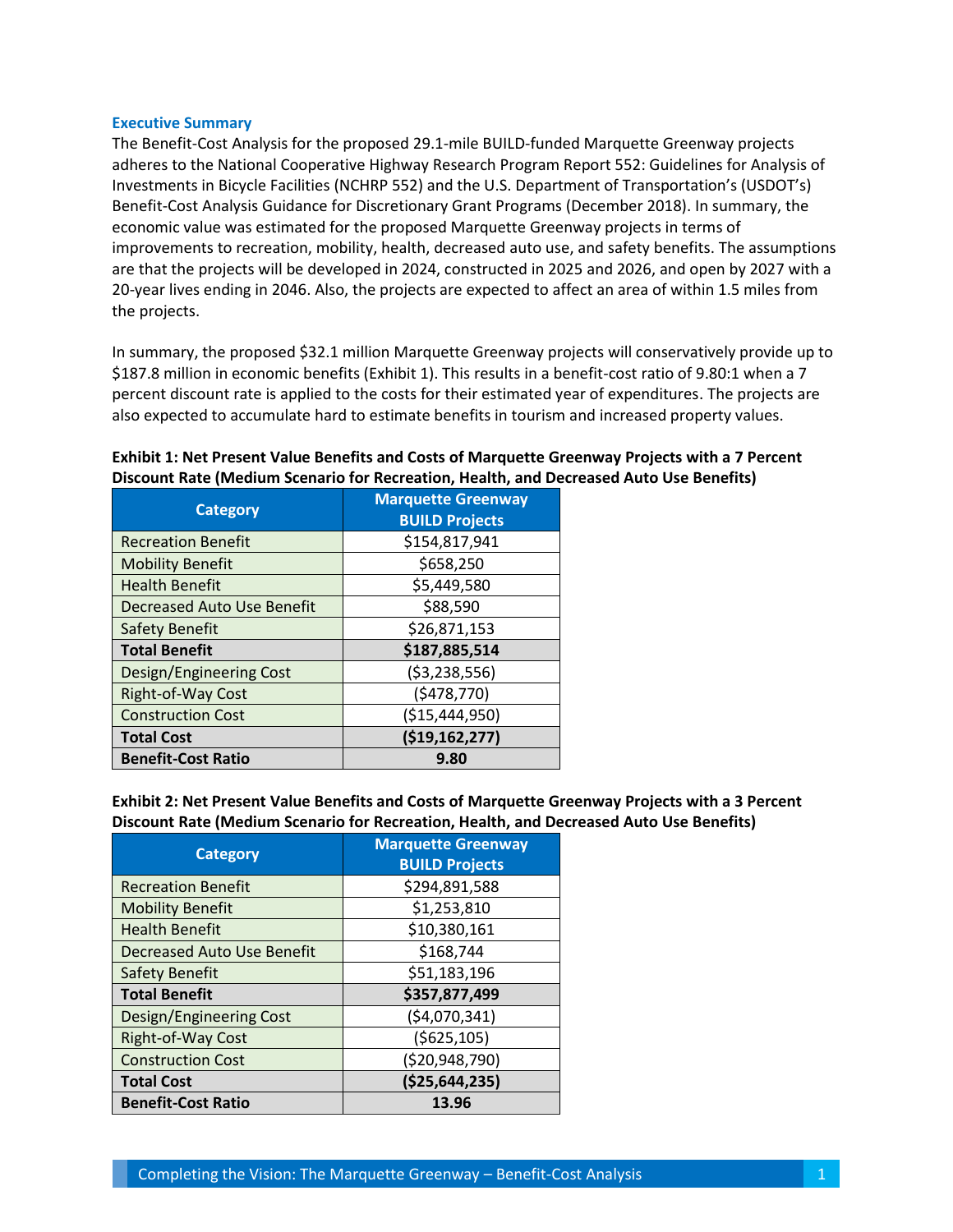As shown in Exhibit 2, if a 3 percent discount rate is applied instead, the Marquette Greenway projects will yield a benefit-cost ratio of 13.96:1. As explained in the benefits section later, if a more conservative scenario for recreation, health, and decreased auto use benefits is assumed, then the Marquette Greenway projects still result in a benefit-cost ratio of 1.96:1 and 2.79:1 for 7 percent and 3 percent discount rates respectively as shown in Exhibits 3 and 4.

| Exhibit 3: Net Present Value Benefits and Costs of Marquette Greenway Projects with a 7 Percent |
|-------------------------------------------------------------------------------------------------|
| Discount Rate (Low Scenario for Recreation, Health, and Decreased Auto Use Benefits)            |

| <b>Category</b>            | <b>Marquette Greenway</b><br><b>BUILD Projects</b> |
|----------------------------|----------------------------------------------------|
| <b>Recreation Benefit</b>  | \$9,646,204                                        |
| <b>Mobility Benefit</b>    | \$658,250                                          |
| <b>Health Benefit</b>      | \$358,622                                          |
| Decreased Auto Use Benefit | \$64,433                                           |
| <b>Safety Benefit</b>      | \$26,871,153                                       |
| <b>Total Benefit</b>       | \$37,598,662                                       |
| Design/Engineering Cost    | ( \$3,238,556)                                     |
| Right-of-Way Cost          | (5478, 770)                                        |
| <b>Construction Cost</b>   | ( \$15,444,950)                                    |
| <b>Total Cost</b>          | ( \$19, 162, 277)                                  |
| <b>Benefit-Cost Ratio</b>  | 1.96                                               |

**Exhibit 4: Net Present Value Benefits and Costs of Marquette Greenway Projects with a 3 Percent Discount Rate (Low Scenario for Recreation, Health, and Decreased Auto Use Benefits)**

| <b>Category</b>            | <b>Marquette Greenway</b><br><b>BUILD Projects</b> |
|----------------------------|----------------------------------------------------|
| <b>Recreation Benefit</b>  | \$18,373,740                                       |
| <b>Mobility Benefit</b>    | \$1,253,810                                        |
| <b>Health Benefit</b>      | \$683,090                                          |
| Decreased Auto Use Benefit | \$122,729                                          |
| <b>Safety Benefit</b>      | \$51,183,196                                       |
| <b>Total Benefit</b>       | \$71,616,566                                       |
| Design/Engineering Cost    | (54,070,341)                                       |
| Right-of-Way Cost          | ( \$625, 105)                                      |
| <b>Construction Cost</b>   | ( \$20,948,790)                                    |
| <b>Total Cost</b>          | ( \$25,644,235)                                    |
| <b>Benefit-Cost Ratio</b>  | 2.79                                               |

#### **Project Costs**

Total project costs were compiled by engineers working in the area (Butler, Fairman & Seufert) using estimates based on actual costs of bicycle trail and bridge projects currently under construction or completed within the last three years, including various segments of already existing or funded portions of the Marquette Greenway outside the proposed BUILD-funded Marquette Greenway projects. The breakdown of the projected costs is included in the Marquette Greenway BUILD application narrative and Exhibit 5 below. Note all costs are in 2018 dollars.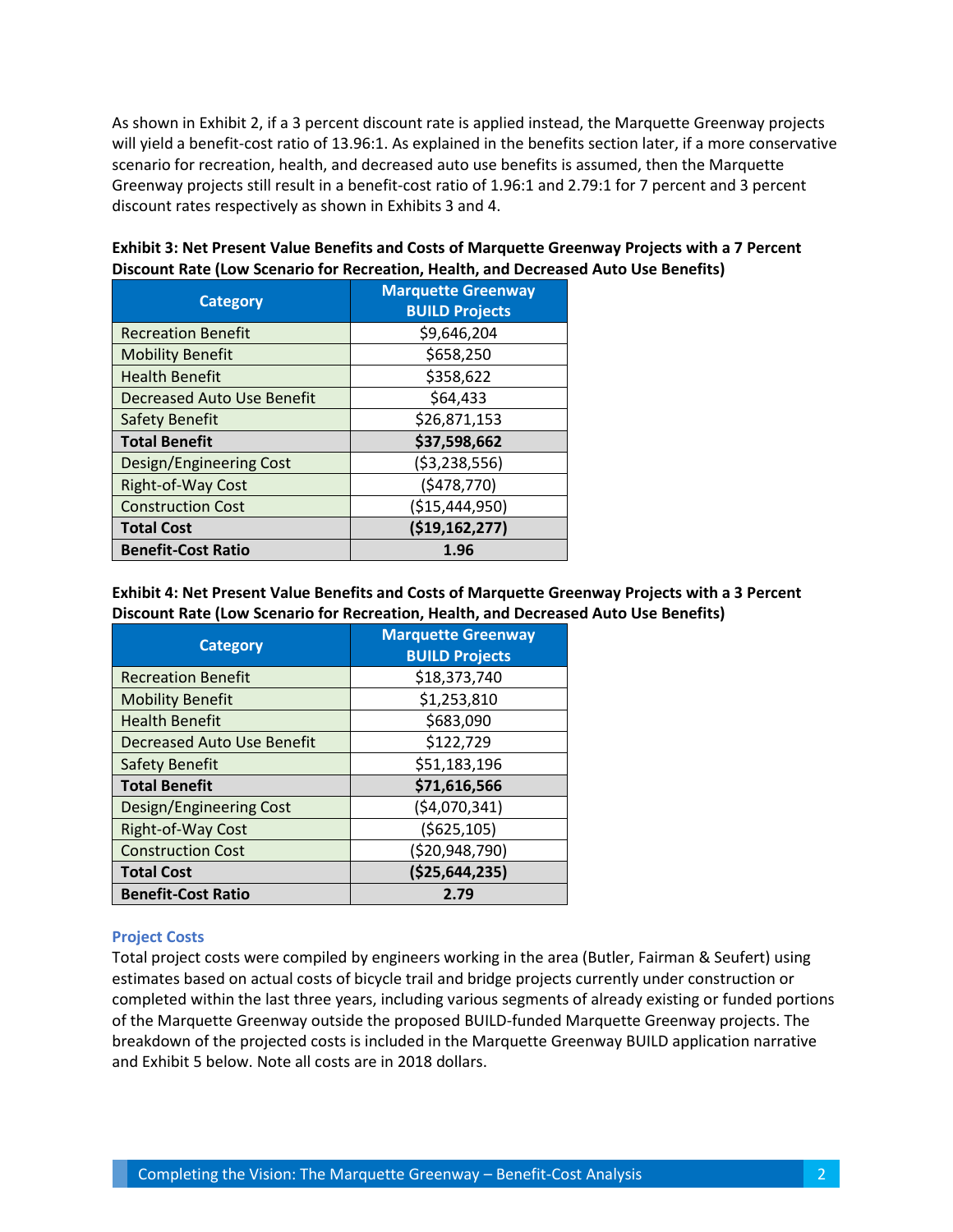- Total Estimated Project Costs: \$32,166,300
- Already awarded federal funds: \$2,595,200
- **BUILD Request: \$22,178,325**

| <b>Project</b>                                                   | Design/<br><b>Engineering Cost</b> | <b>Right-of-Way</b><br><b>Cost</b> | <b>Construction</b><br><b>Cost</b> | <b>Total Cost</b> |
|------------------------------------------------------------------|------------------------------------|------------------------------------|------------------------------------|-------------------|
| Project #1 South<br><b>Chicago Trail</b>                         | \$82,000                           | \$0                                | \$436,000                          | \$518,000         |
| Project #2 Hammond<br><b>Trail</b>                               | \$197,000                          | \$0                                | \$1,108,800                        | \$1,305,800       |
| Project #3<br>Hammond/East Chicago<br><b>Barricade on Bridge</b> | \$12,700                           | \$0                                | \$68,900                           | \$81,600          |
| Project #4 Gary<br>Sidepath                                      | \$460,000                          | \$0                                | \$2,500,000                        | \$2,960,000       |
| Project #5 Gary Rail<br>Underpass                                | \$20,000                           | \$0                                | \$120,000                          | \$140,000         |
| Project #6 National Park<br><b>Rail Corridor</b>                 | \$732,000                          | \$0                                | \$3,910,000                        | \$4,642,000       |
| Project #7 National Park<br><b>Paved Stone Trail</b>             | \$250,000                          | \$0                                | \$1,410,000                        | \$1,660,000       |
| Project #8 National Park<br>Bridge 1                             | \$52,000                           | \$00                               | \$528,700                          | \$580,700         |
| Project #9 National Park<br><b>Bridge 2</b>                      | \$12,000                           | \$0                                | \$115,000                          | \$127,000         |
| Project #10 Portage Rail<br>Corridor                             | \$84,000                           | \$0                                | \$405,000                          | \$489,000         |
| Project #11 Portage Trail                                        | \$179,000                          | \$0                                | \$1,023,700                        | \$1,202,700       |
| Project #12 Portage<br><b>Bridge</b>                             | \$54,000                           | \$0                                | \$461,200                          | \$515,200         |
| Project #13 Portage<br><b>Historic Bridge</b>                    | \$70,000                           | \$0                                | \$615,000                          | \$685,000         |
| Project #14 Portage Trail<br>and Bridge                          | \$495,000                          | \$0                                | \$2,900,000                        | \$3,395,000       |
| Project #15 Porter Trail                                         | \$395,000                          | \$0                                | \$1,900,000                        | \$2,295,000       |
| Project #16 Porter<br><b>County Paved Stone</b>                  | \$490,000                          | \$0                                | \$2,700,000                        | \$3,190,000       |
| Project #17 Michigan<br><b>City Trail</b>                        | \$696,000                          | \$318,800                          | \$3,480,000                        | \$4,494,800       |
| Project #18 New Buffalo<br><b>Township Boardwalk</b>             | \$149,000                          | \$250,000                          | \$1,500,000                        | \$1,899,000       |
| Project #19 City of New<br><b>Buffalo Boardwalk</b>              | \$130,500                          | \$200,000                          | \$1,355,000                        | \$1,685,500       |
| <b>Environmental All</b>                                         | \$300,000                          |                                    |                                    | \$300,000         |
| <b>Total</b>                                                     | \$4,860,200                        | \$768,800                          | \$26,537,300                       | \$32,166,300      |

#### **Exhibit 5: Project Costs Associated with Marquette Greenway Projects (2019 \$)**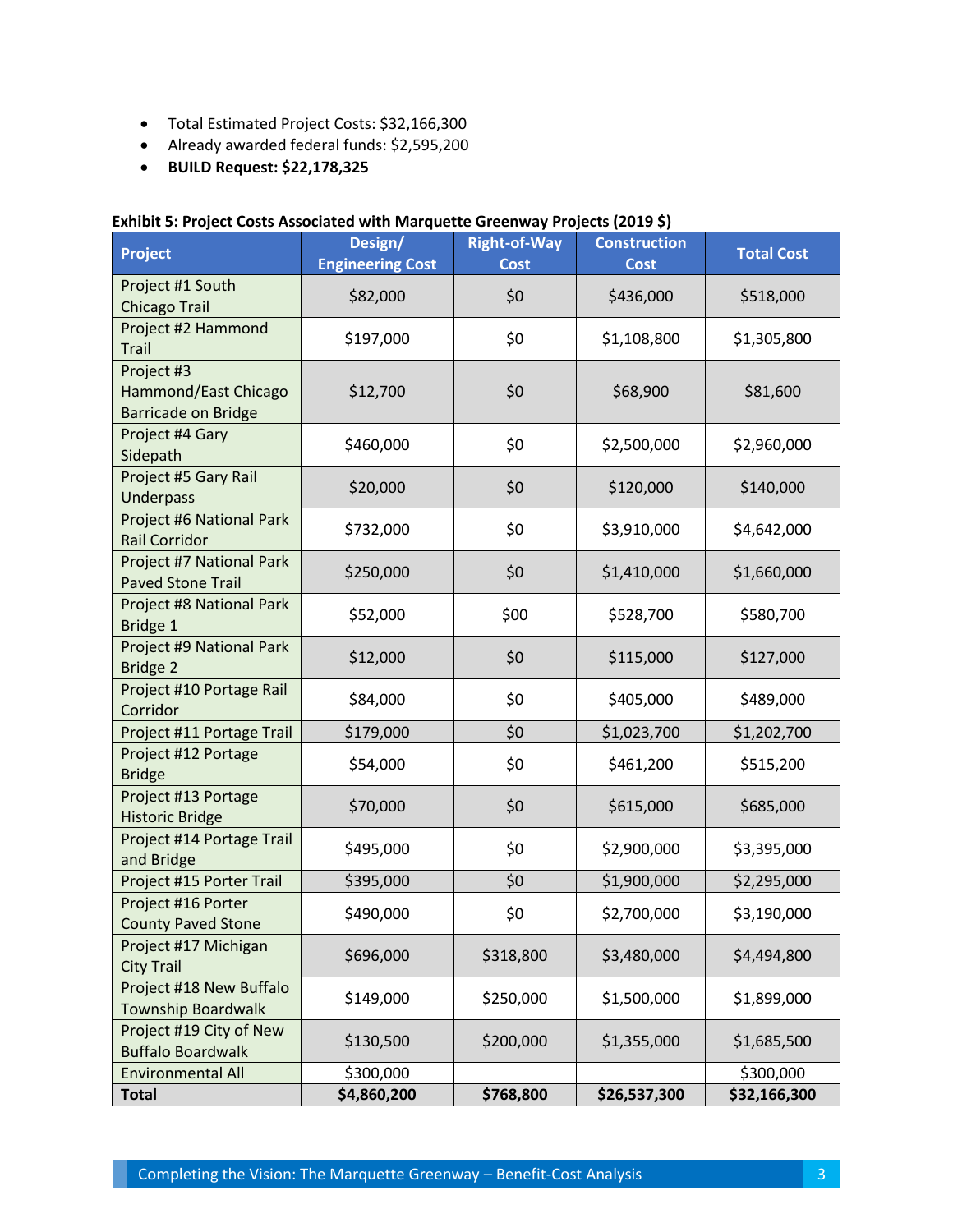It is assumed that design and engineering costs will be expended in 2024 (3 years before projects being open), that right-of-way costs will be expended in 2025 (2 years before projects being open), and that construction and inspection costs will be expended in 2026 (1 year before projects being open).

#### **Benefits**

#### *Recreation*

Within 1.5 miles of the Marquette Greenway projects, approximately 13.8% of households do not have access to a vehicle.<sup>1</sup> This means that an estimated 18,028 residents will gain readily available access to the recreation opportunities afforded by these projects. Using the National Cooperative Highway Research Program and Minnesota Department of Transportation's Benefit-Cost Analysis of Bicycle Facilities Tool, a low annual estimate of the recreation benefit expected to result from the projects is \$1,564,466 (2018 \$) beginning in 2027 and a medium annual estimate is \$25,109,089.<sup>2</sup> This corresponds to a Net Present Value of \$9,646,204 for a low estimate or \$154,817,941 for a medium estimate with a 7 percent discount rate over the 20-year lives of the projects.

#### *Mobility*

Bicyclists are willing to travel additional distances to avoid biking in traffic. The National Cooperative Highway Research Program finds that bicyclists are willing to travel up to 22 additional minutes to use an off-street bicycle path if one is available instead of the shortest path in mixed traffic.<sup>3</sup> Currently, 0.2 percent of commuters in the 1.5 mile radii of Marquette Greenway projects bicycle to work. This corresponds to about 85 existing bicycle commuters in the 1.5-mile radii of projects and about 26 additional bicycle commuters expected to be added as a result of the projects being built.

The National Cooperative Highway Research Program and Minnesota Department of Transportation's Benefit-Cost Analysis of Bicycle Facilities Tool estimates that annual mobility benefits are expected to be \$106,758 (2018 \$). <sup>4</sup> This corresponds to a Net Present Value of \$658,250 over the 20-year lives of the projects using a 7 percent discount rate.

#### *Health*

 $\overline{\phantom{a}}$ 

A more physically active population will enjoy lower health care costs. NCHRP 552 shows how to monetize the annual per-capita cost savings from increased physical activity caused by the increased bicyclists expected to result from the Marquette Greenway projects. It is estimated that there will be an additional 451 (low estimate) to 6,847 (medium estimate) new bicyclists from these projects, which includes 26 new bicycle commuters.<sup>5</sup>

The National Cooperative Highway Research Program and Minnesota Department of Transportation's Benefit-Cost Analysis of Bicycle Facilities Tool applies a formula that monetizes the health benefits using a low, medium, and high model. To be conservative, only the low and medium model estimates are used in this valuation. The tool's low estimate model values the annual health benefits at \$58,163 (2018 \$),

<sup>1</sup> American Community Survey, 2013-2017 5-year Estimates Table B25044 for Block Groups within 1.5 miles of projects

<sup>2</sup> http://www.pedbikeinfo.org/bikecost/step1.cfm using input parameters of Metro Area: Suburban Chicago, Mid-Year of Construction: 2026, Facility Type: Off-Street Bicycle Trail, Commute Share: 0.1602%, Residential Density within 800 m: 582, between 800 m and 1600 m: 1484, between 1600 m and 2400 m: 2025, Facility Length: 47797.52 meters.

<sup>&</sup>lt;sup>3</sup> NCHRP Report 552

<sup>4</sup> http://www.pedbikeinfo.org/bikecost/step1.cfm using same input parameters as in Footnote 2.

<sup>5</sup> http://www.pedbikeinfo.org/bikecost/step1.cfm using same input parameters as in Footnote 2.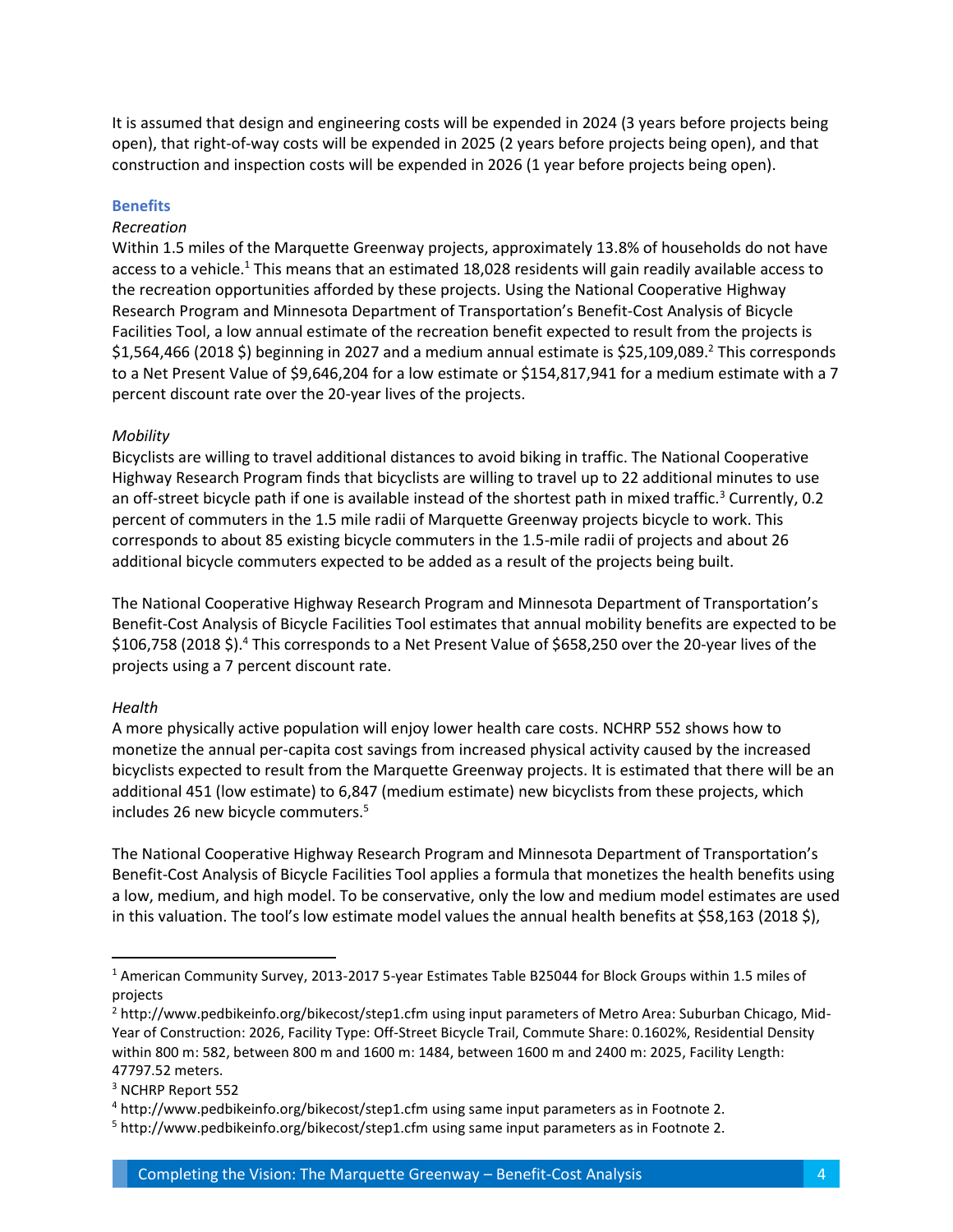while the tool's medium estimate model values the annual health benefits at \$883,838 (2018 \$). Applying a 7 percent discount rate, these figures correspond to Net Present Value of the health benefits of \$358,622 and \$5,449,580 respectively over the 20-year lives of the projects.

#### *Decreased Auto Use*

New bicycle commuters taking advantage of the Marquette Greenway projects would avoid adding to congestion, air pollution and excess user costs associated with otherwise driving motorized vehicles. NCHRP 552 finds that new recreational bicyclists do not replace motor vehicles, so no decreased auto use benefits are monetized for this group. The National Cooperative Highway Research Program and Minnesota Department of Transportation's Benefit-Cost Analysis of Bicycle Facilities Tool estimates that the Marquette Greenway projects will generate 26 new bicycle commuters.<sup>6</sup>

This analysis assumes that the total amount of new bicycle commuter mileage is a reasonable number to use to represent the total amount of now bicycle riding substituting for driving. This is assumed to be a conservative assumption because a very high proportion of commuters within 1.5 miles of the proposed projects currently drive in a motor vehicle to work. The American Community Survey finds that 91 percent of commuters drive in a motor vehicle, so there is a high potential for growth in bicycle commuting. The average commute distance by bicycle in the Northwestern Indiana Regional Planning Commission (NIRPC, the Metropolitan Planning Organization for most of the project area) region of Lake, Porter, and LaPorte Counties in Indiana is 9.58 miles.<sup>7</sup>

NCHRP 552 estimates congestion savings to be \$0.00 to \$0.05 per mile, pollution savings to be \$0.01 to \$0.05 per mile depending on conditions, and user costs to be \$0.03 per mile during peak congested periods and \$0.00 per mile during all other times of day. The analysis here provides both a low estimate of overall decreased auto use savings of \$0.08 per mile (\$0.02 per mile in congestion savings, \$0.03 per mile in pollution savings, and \$0.03 in user cost savings) and a medium estimate of overall decreased auto use savings of \$0.11 per mile (\$0.03 in congestion savings, \$0.05 per mile in pollution savings, and \$0.03 in user costs savings). Multiplying these decreased auto use savings by the estimated 26 new bicyclists per year by the average commute distance of 9.58 miles by twice per day commuting by 261 work days per average year results in annual monetized decreased auto use benefits of \$10,450 for the low estimate and \$14,368 for the medium estimate (2018 \$). Applying a 7 percent discount rate, the Net Present Values of these benefits are \$64,433 and \$88,590 respectively over the 20-year lives of the projects.

#### *Safety*

 $\overline{\phantom{a}}$ 

Injury and fatality numbers involving bicyclists and pedestrians used for the benefit calculation were pulled from the Chicago Crash Browser (for Illinois crashes), the Automated Reporting Information Exchange System (ARIES for Indiana crashes), and the Michigan Traffic Crash Facts (MTCF for Michigan crashes).<sup>8</sup> The average annual bicycle and pedestrian-involved crashes within 1.5 miles of the Marquette Greenway projects were estimated from 2010 to 2016 (2009 to 2014 in the case of Illinois crashes). Per the USDOT's Benefit-Cost Analysis Guidance for Discretionary Grant Programs document, a crash modification factor (CMF) of 0.93, representing an expected 7% reduction in crashes involving bicyclists

<sup>6</sup> http://www.pedbikeinfo.org/bikecost/step1.cfm using same input parameters as in Footnote 2.

 $7$  Cross-tabulation in the 2007-2008 Household Travel Tracker Survey for Work Trips with Commute Mode of Bicycle

<sup>8</sup> http://chicagocrashes.org; https://www.ariesportal.com/Public/Home.aspx; https://www.michigantrafficcrashfacts.org/querytool